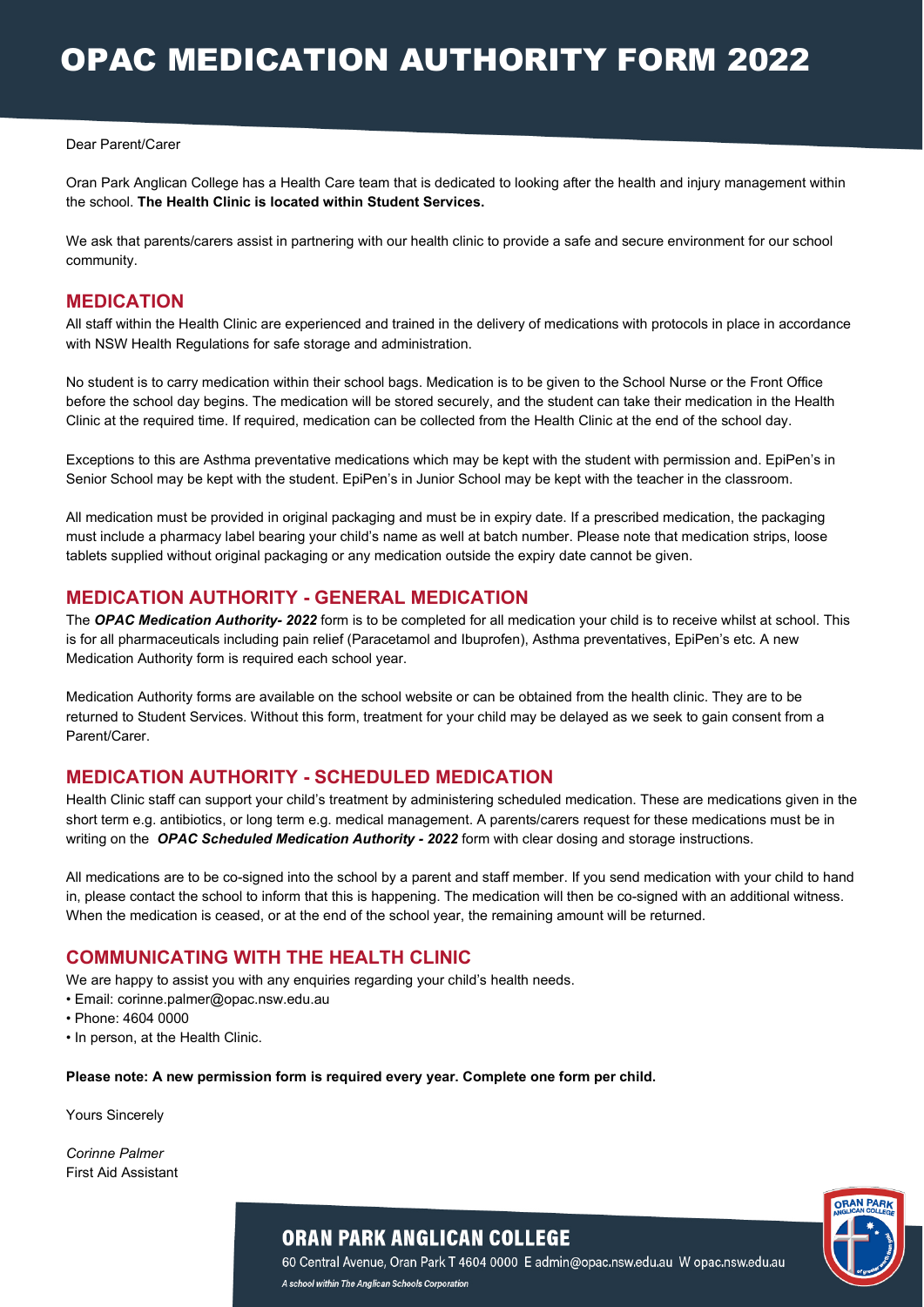# OPAC DAILY MEDICATION REQUEST 2022

#### **Medication MUST be provided in its original packaging, labelled with the student's name and batch number.**

Please indicate the length of time this medication is to be given:

#### **Short term medication request**

Until medication provided is finished **OR** specific number of days: \_\_\_\_\_\_\_\_\_ start date: \_\_\_\_\_\_\_\_ end date: \_\_\_\_\_\_\_\_

#### **Long term medication request** - will lapse on 10th December 2022.

| <b>STUDENT DETAILS</b>                                                                                                                                                                                                                                                                                                                                                                                                                                                                                                                                                              |                                                                                                                  |               |                   |                                                         |        |  |            |
|-------------------------------------------------------------------------------------------------------------------------------------------------------------------------------------------------------------------------------------------------------------------------------------------------------------------------------------------------------------------------------------------------------------------------------------------------------------------------------------------------------------------------------------------------------------------------------------|------------------------------------------------------------------------------------------------------------------|---------------|-------------------|---------------------------------------------------------|--------|--|------------|
| First Name:                                                                                                                                                                                                                                                                                                                                                                                                                                                                                                                                                                         | Surname:                                                                                                         |               |                   |                                                         | Grade: |  |            |
| Known medical condition/s:                                                                                                                                                                                                                                                                                                                                                                                                                                                                                                                                                          |                                                                                                                  |               |                   |                                                         |        |  |            |
| Medication allergy:                                                                                                                                                                                                                                                                                                                                                                                                                                                                                                                                                                 |                                                                                                                  |               |                   |                                                         |        |  |            |
| <b>MEDICATION PROVIDED BY PARENT/CARER</b>                                                                                                                                                                                                                                                                                                                                                                                                                                                                                                                                          |                                                                                                                  |               |                   |                                                         |        |  |            |
| <b>Medication name:</b>                                                                                                                                                                                                                                                                                                                                                                                                                                                                                                                                                             |                                                                                                                  |               | Dose to be given: |                                                         |        |  |            |
| Reason for medication:                                                                                                                                                                                                                                                                                                                                                                                                                                                                                                                                                              |                                                                                                                  |               | Time to be given: |                                                         |        |  |            |
| Specific instructions:                                                                                                                                                                                                                                                                                                                                                                                                                                                                                                                                                              |                                                                                                                  |               |                   |                                                         |        |  |            |
| <b>MEDICATION PRESCRIBED BY</b>                                                                                                                                                                                                                                                                                                                                                                                                                                                                                                                                                     |                                                                                                                  |               |                   |                                                         |        |  |            |
| Name of prescribing Doctor:                                                                                                                                                                                                                                                                                                                                                                                                                                                                                                                                                         | Date prescribed:                                                                                                 |               |                   |                                                         |        |  |            |
| or □Medication initiated by Parent/Carer                                                                                                                                                                                                                                                                                                                                                                                                                                                                                                                                            | Or □Medication initiated by Pharmacist                                                                           |               |                   |                                                         |        |  |            |
| <b>MEDICATION STORAGE</b>                                                                                                                                                                                                                                                                                                                                                                                                                                                                                                                                                           | <b>OPAC STAFF USE ONLY</b>                                                                                       |               |                   |                                                         |        |  |            |
| Medication to be stored:<br>$\Box$ Fridge<br>□ Room Temperature<br>□Storage overnight                                                                                                                                                                                                                                                                                                                                                                                                                                                                                               | After school, medication will be:<br>□Left in Health Clinic<br>□ Collected by parent or student<br>□Sent to OOSH |               | Notes:            |                                                         |        |  |            |
| <b>SIGNED CONSENT</b>                                                                                                                                                                                                                                                                                                                                                                                                                                                                                                                                                               |                                                                                                                  |               |                   |                                                         |        |  |            |
| I Understand that Oran Park Anglican College accepts no responsibility for any complication arising from the administration of these medications, for which I have given<br>authority to be given on my behalf. I release the school from and will indemnify the school in respect to any claim my child may have against the school out of complications<br>suffered by my child as a result of such administration of these medications. I understand it is the responsibility of the Parent/Carer to advise OPAC when the medication is<br>changed and/or no longer to be given. |                                                                                                                  |               |                   |                                                         |        |  |            |
| Parent/Carer signature:                                                                                                                                                                                                                                                                                                                                                                                                                                                                                                                                                             | Date:                                                                                                            |               |                   | First Aid Assistant Co-signature:                       |        |  |            |
| <b>OPAC STAFF USE ONLY</b>                                                                                                                                                                                                                                                                                                                                                                                                                                                                                                                                                          |                                                                                                                  |               |                   |                                                         |        |  |            |
| <b>Medication request received:</b>                                                                                                                                                                                                                                                                                                                                                                                                                                                                                                                                                 | $E$ <sub>mail</sub><br>$\Box$ In person                                                                          | $\Box$ Verbal |                   |                                                         |        |  |            |
| <b>Medication ceased date:</b>                                                                                                                                                                                                                                                                                                                                                                                                                                                                                                                                                      |                                                                                                                  |               |                   | <b>Request to cease received:</b> □As per form □Written |        |  | $D$ Verbal |
| <b>Medication Returned and co-signed:</b><br>$\Box$ Direct to parent<br>$\Box$ With student                                                                                                                                                                                                                                                                                                                                                                                                                                                                                         |                                                                                                                  |               |                   |                                                         |        |  |            |



## **ORAN PARK ANGLICAN COLLEGE**

60 Central Avenue, Oran Park T 4604 0000 E admin@opac.nsw.edu.au W opac.nsw.edu.au A school within The Anglican Schools Corporation